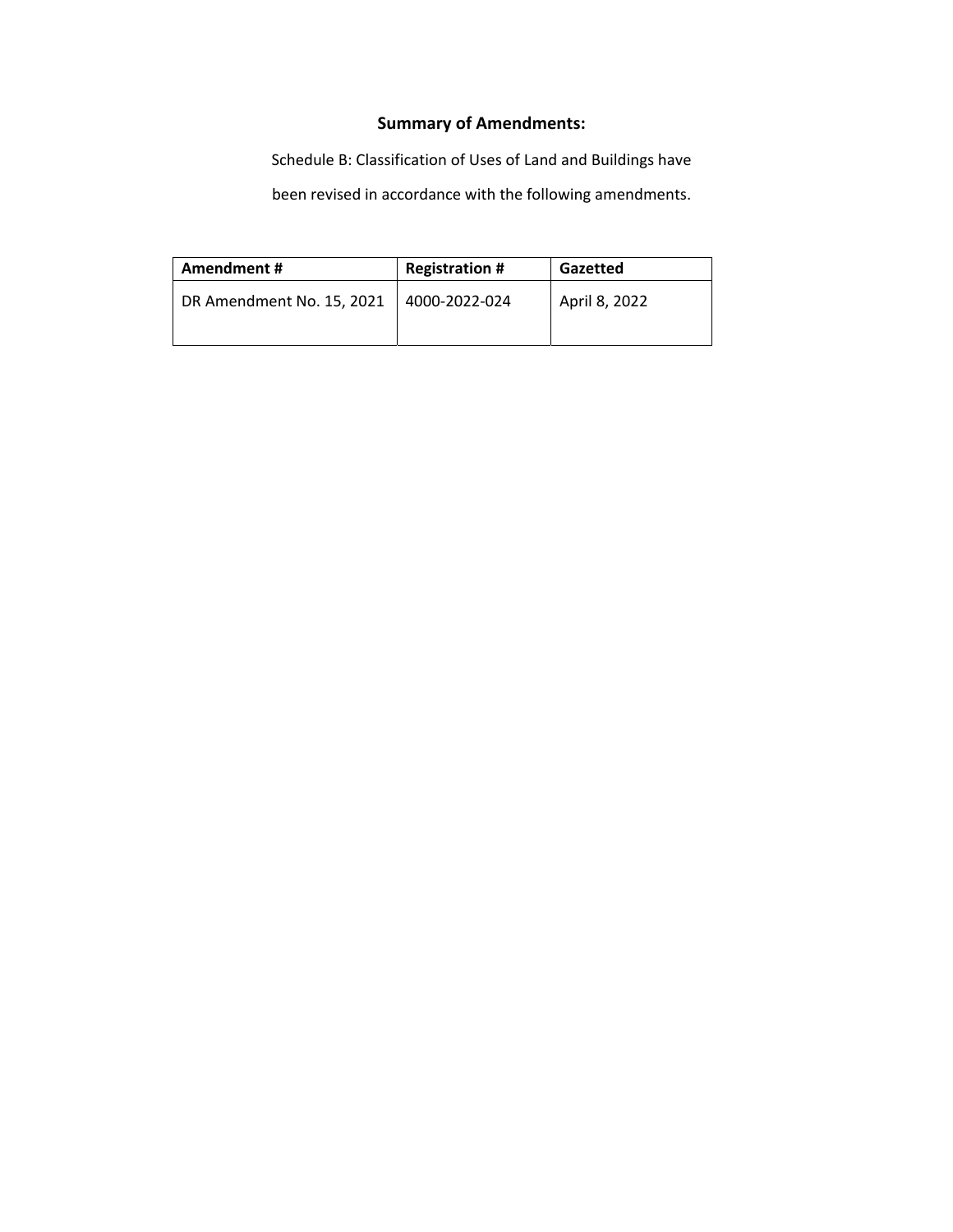## **SCHEDULE B - CLASSIFICATION OF USES OF LAND AND BUILDINGS**

**NOTE:** The classification of uses set out in the following table is based on the Classification of Typical Occupancies included as Table 3.1.2.A of the *National Building Code of Canada 2005***.**

| <b>GROUP</b>            | <b>DIVISION</b>                             | <b>CLASS</b>              | <b>EXAMPLES</b>                                                                                                                                           |
|-------------------------|---------------------------------------------|---------------------------|-----------------------------------------------------------------------------------------------------------------------------------------------------------|
| <b>A. ASSEMBLY USES</b> | 1. Assembly Uses for the<br>performing arts | (a) Theatre               | Movie theatres<br>Concert hall                                                                                                                            |
|                         | 2. General Assembly<br><b>Uses</b>          | (a) Cultural and Civic    | Libraries<br><b>Museums</b><br><b>Art Galleries</b><br><b>Court Rooms</b><br><b>Meeting Rooms</b><br>Municipal Government Offices and<br><b>Buildings</b> |
|                         |                                             | (b) General Assembly      | <b>Community Halls</b><br>Lodge Halls<br>Dance Halls<br>Gymnasia<br>Auditoria<br><b>Bowling Alleys</b><br>Service Clubs                                   |
|                         |                                             | (c) Educational           | Schools<br>Colleges<br>(non-residential)                                                                                                                  |
|                         |                                             | (d) Place of Worship      | Churches and similar places of worship.<br>Church Halls<br>Temples                                                                                        |
|                         |                                             | (e) Passenger<br>Assembly | Passenger Terminals                                                                                                                                       |
|                         |                                             | (f) Club and Lodge        | Private Clubs and<br>Lodges (non-residential)                                                                                                             |
|                         |                                             | (g) Catering              | Restaurants<br><b>Bars</b><br>Lounges                                                                                                                     |
|                         |                                             | (h) Funeral Home          | <b>Funeral Homes and Chapels</b>                                                                                                                          |
|                         |                                             | (i) Child Care            | Day Care Centres                                                                                                                                          |
|                         |                                             | (j) Amusement             | <b>Electronic Games</b><br>Arcades<br><b>Pinball Parlours</b><br>Poolrooms                                                                                |
|                         | 3. Arena-type Uses                          | (a) Indoor Assembly       | Arenas<br>Multi-sports centres<br>Ice Rinks<br><b>Indoor Swimming Pools</b>                                                                               |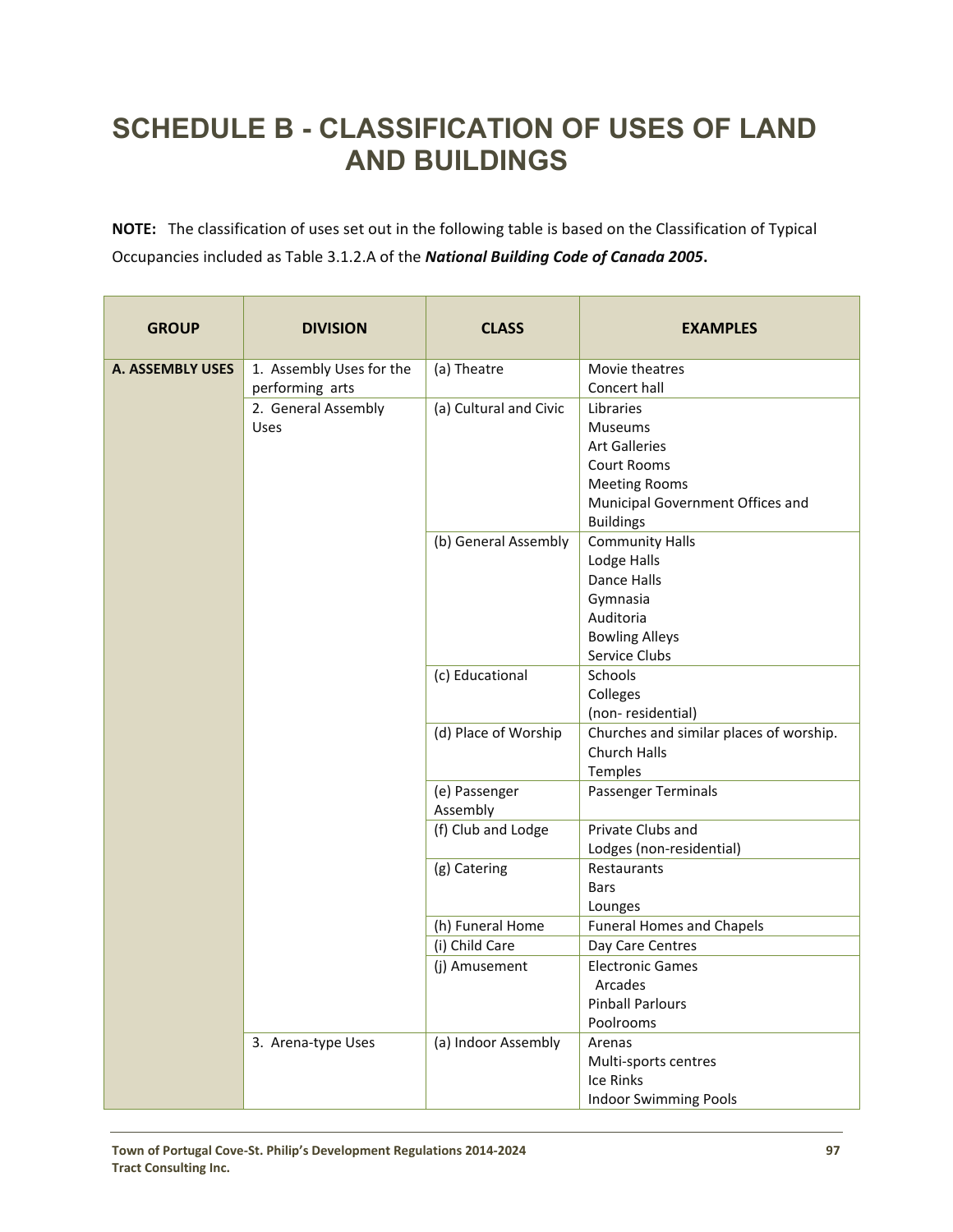| <b>GROUP</b>                                                  | <b>DIVISION</b>                                        | <b>CLASS</b>                                        | <b>EXAMPLES</b>                                                                                                                                                                                          |
|---------------------------------------------------------------|--------------------------------------------------------|-----------------------------------------------------|----------------------------------------------------------------------------------------------------------------------------------------------------------------------------------------------------------|
| <b>A. ASSEMBLY USES</b><br>(cntd)                             | 4. Open-air Assembly<br><b>Uses</b>                    | (a) Outdoor<br>Assembly                             | <b>Bleachers</b><br>Grandstands<br><b>Outdoor Ice Rinks</b><br><b>Outdoor Swimming Pools</b><br><b>Amusement Parks</b><br>Fair-grounds<br><b>Exhibition Grounds</b><br>Drive-in Theatres                 |
| <b>B. INSTITUTIONAL</b><br>(CARE OR<br><b>DETENTION) USES</b> | 1. Penal and Correctional<br><b>Institutional Uses</b> | (a) Penal and<br>Correctional<br>Detention          | Jails<br>Penitentiaries<br>Prisons<br>Psychiatric<br>Reformatories                                                                                                                                       |
|                                                               | 2. Special Care<br><b>Institutional Uses</b>           | (a) Medical<br>Treatment and<br><b>Special Care</b> | Children's Homes<br><b>Convalescent Homes</b><br>Homes for Aged<br><b>Seniors Care Facilities</b><br>Nursing home<br>Hospitals<br><b>Infirmaries</b><br>Orphanages<br>Psychiatric Hospitals<br>Sanatoria |
| <b>C. RESIDENTIAL</b><br><b>USES</b>                          | 1. Residential Dwelling<br>Uses                        | (a) Single Dwelling                                 | Single Detached Dwellings<br><b>Modular Homes</b><br>Double-Wide Mobiles (Rural Res.)<br><b>Group Homes</b><br><b>Subsidiary Apartments (including Granny</b><br>Suites)                                 |
|                                                               |                                                        | (b) Double Dwelling                                 | Semi-detached Dwellings<br>Double or duplex Dwellings<br><b>Group Homes</b>                                                                                                                              |
|                                                               |                                                        | (c) Multi Dwelling                                  | <b>Town Houses</b><br><b>Triplex Dwellings</b><br>Quadplex<br><b>Row Dwellings</b><br><b>Development Regulations Amendment</b><br>No. 15, 2021                                                           |
|                                                               |                                                        | (d) Apartment<br><b>Building</b>                    | Apartments<br>Condominiums                                                                                                                                                                               |
|                                                               | 2. General Residential<br><b>Uses</b>                  | (a) Collective<br>Residential                       | <b>Residential Colleges</b><br>University & College Halls<br><b>Convents &amp; Monasteries</b><br>Nurses and Hospital Residences                                                                         |
|                                                               |                                                        | (b) Boarding House<br>Residential                   | <b>Boarding Houses</b><br><b>Lodging Houses</b><br>Bed and Breakfast                                                                                                                                     |
|                                                               |                                                        | (c) Commercial<br>Residential                       | Hotels & Motels<br>Hostels                                                                                                                                                                               |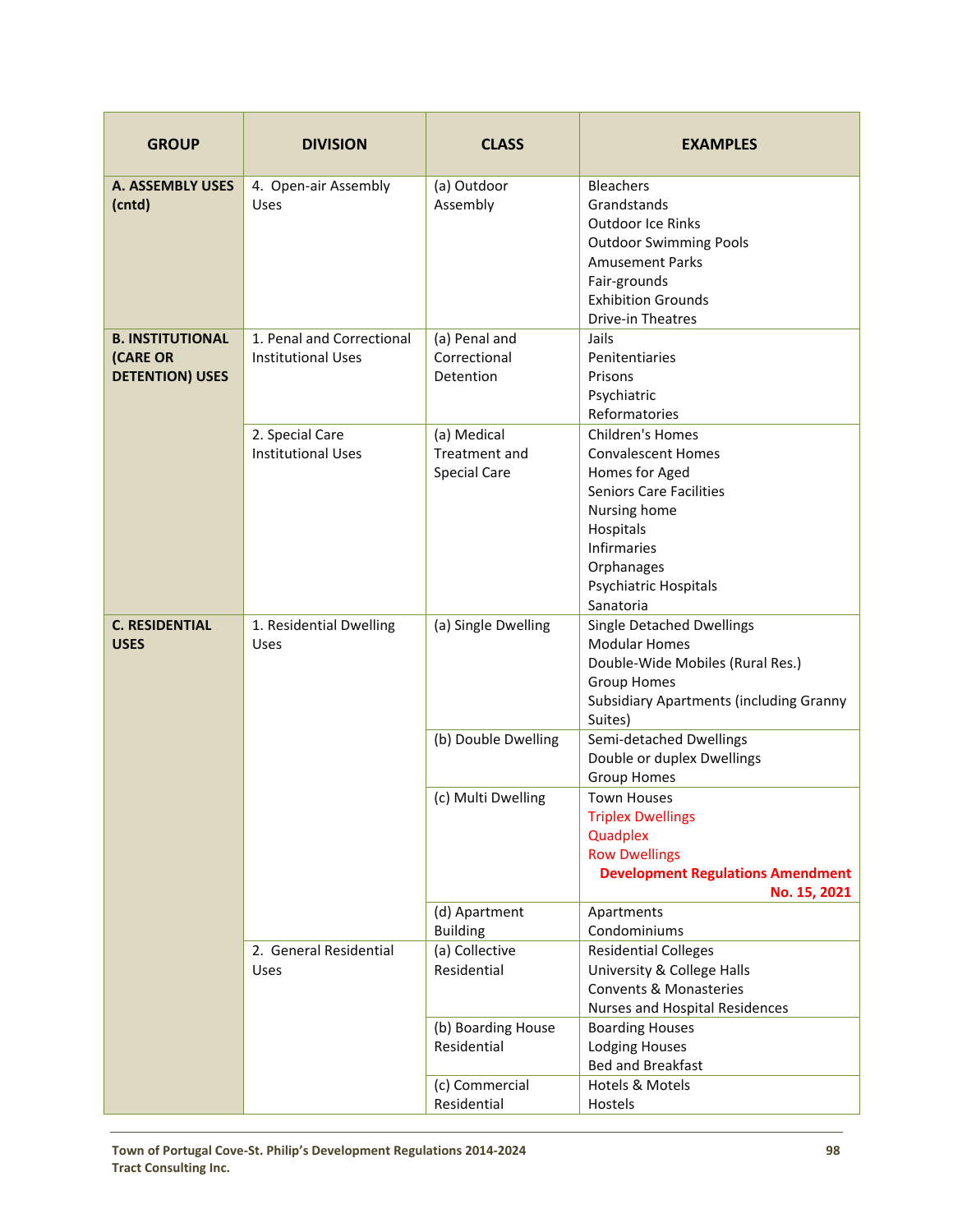| <b>GROUP</b>                                                       | <b>DIVISION</b>                                         | <b>CLASS</b>                  | <b>EXAMPLES</b>                                                                                                                                                  |
|--------------------------------------------------------------------|---------------------------------------------------------|-------------------------------|------------------------------------------------------------------------------------------------------------------------------------------------------------------|
|                                                                    |                                                         |                               | <b>Tourist Cottages</b><br><b>Residential Clubs</b>                                                                                                              |
|                                                                    |                                                         | (d) Seasonal<br>Residential   | <b>Summer Homes &amp; Cabins</b><br>Hunting & Fishing Cabins                                                                                                     |
|                                                                    |                                                         | (e) Mobile Homes              | Mobile Homes                                                                                                                                                     |
| <b>D. BUSINESS &amp;</b><br><b>PERSONAL</b><br><b>SERVICE USES</b> | 1. Business, Professional,<br>and Personal Service Uses | (a) Office                    | Offices (including business and<br>Government Offices)<br><b>Banks</b>                                                                                           |
|                                                                    |                                                         | (b) Medical &<br>Professional | Medical Offices and Consulting Rooms<br><b>Nursing Clinic</b><br>Dental Offices & Surgeries<br>Legal Offices<br><b>Similar Professional Offices</b>              |
|                                                                    |                                                         | (c) Personal Service          | <b>Barbers</b><br>Hairdressers<br><b>Beauty Parlours</b><br><b>Small Appliance Repairs</b><br>Health spa<br>Fitness gym<br>Tailor<br>Arts and crafts instruction |
|                                                                    |                                                         | (d) General Service           | Self-service Laundries<br>Dry Cleaners<br><b>Tool and Appliance Rentals</b><br><b>Travel Agents</b>                                                              |
|                                                                    |                                                         | (e) Communications            | <b>Radio Stations</b><br>Telephone Exchanges                                                                                                                     |
|                                                                    |                                                         | (f) Police Station            | <b>Police Stations</b>                                                                                                                                           |
|                                                                    |                                                         | (g) Taxi Stand                | <b>Taxi Stands</b>                                                                                                                                               |
|                                                                    |                                                         | (h) Take-out Food             | <b>Take-out Food Service</b>                                                                                                                                     |
|                                                                    |                                                         | Service                       |                                                                                                                                                                  |
|                                                                    |                                                         | (i) Veterinary                | <b>Veterinary Clinics</b>                                                                                                                                        |
| <b>E. MERCANTILE</b><br><b>USES</b>                                | 1. Retail Sale and Display<br><b>Uses</b>               | (a) Shopping Centre           | <b>Shopping Centres</b>                                                                                                                                          |
|                                                                    |                                                         | (b) Shop                      | Retail Shops and Stores, Showrooms<br><b>Department Stores</b>                                                                                                   |
|                                                                    |                                                         | (c) Indoor Market             | Market Halls<br><b>Auction Halls</b>                                                                                                                             |
|                                                                    |                                                         | (d) Outdoor Market            | Market Grounds<br><b>Animal Markets</b><br><b>Produce Stands</b><br><b>Fish Stalls</b>                                                                           |
|                                                                    |                                                         | (e) Convenience<br>Store      | <b>Confectionary Stores</b><br><b>Corner Stores</b><br><b>Gift Shops</b><br><b>Specialty Shops</b>                                                               |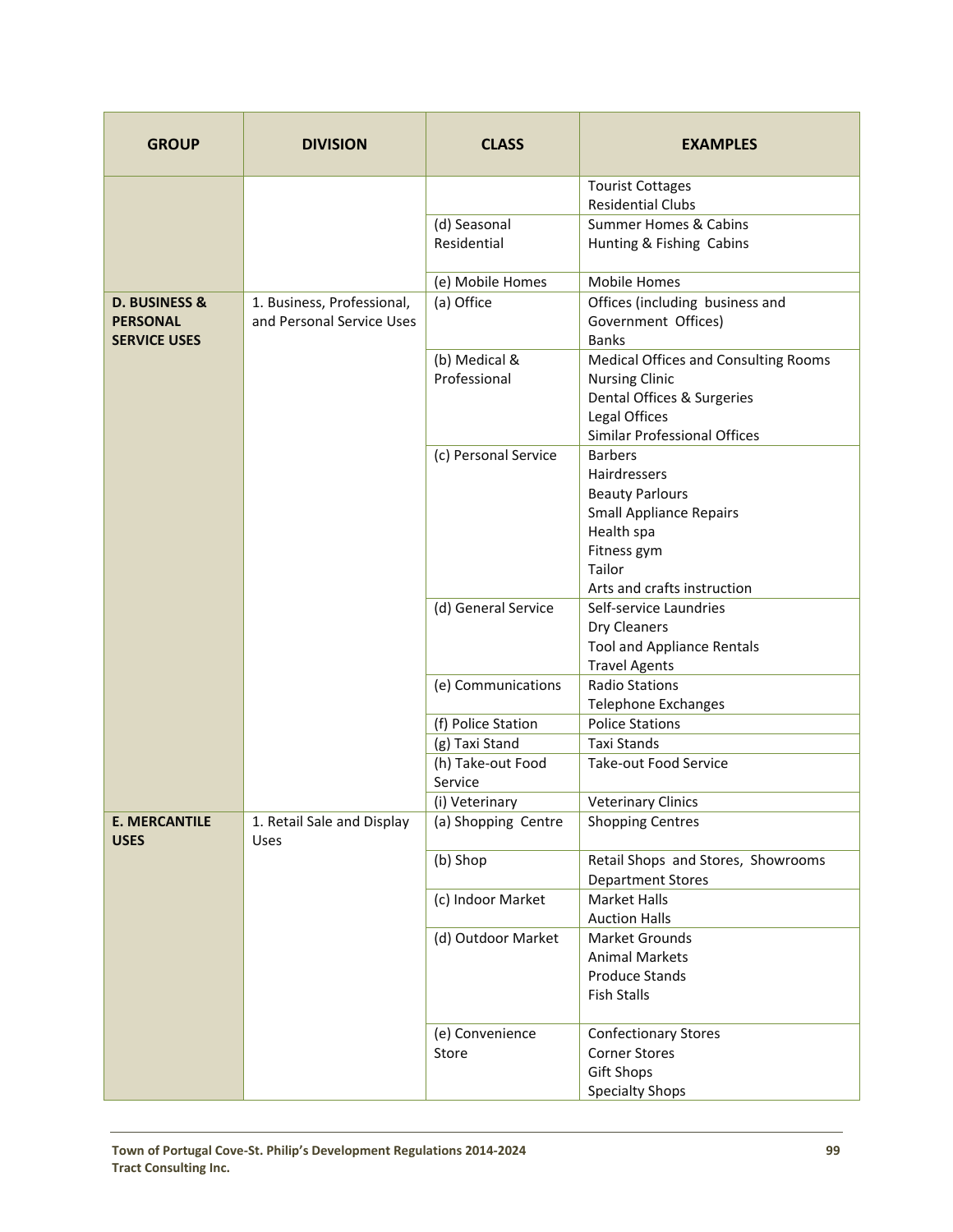| <b>GROUP</b>                                                                   | <b>DIVISION</b>                                                                                    | <b>CLASS</b>                   | <b>EXAMPLES</b>                                                                                                                                                                                                                                                 |
|--------------------------------------------------------------------------------|----------------------------------------------------------------------------------------------------|--------------------------------|-----------------------------------------------------------------------------------------------------------------------------------------------------------------------------------------------------------------------------------------------------------------|
| <b>F. INDUSTRIAL</b><br><b>USES (HIGH,</b><br><b>MEDIUM AND</b><br>LOW HAZARD) | 1. Industrial uses<br>involving highly<br>combustible and<br>hazardous substances<br>and processes | (a) Hazardous<br>Industry      | Bulk Storage of hazardous<br>liquids and substances.<br><b>Chemical Plants</b><br><b>Distilleries</b><br><b>Feed Mills</b><br>Lacquer, Paint, Varnish,<br>and Rubber Factories<br><b>Spray Painting</b>                                                         |
|                                                                                | 2. General Industrial<br>Uses involving Limited<br><b>Hazardous Substances</b><br>and Processes    | (a) General Industry           | Factories<br><b>Cold Storage Plants</b><br><b>Freight Depots</b><br><b>Fisheries Facilities</b><br><b>General Garages</b><br>Warehouses<br>Workshops<br>Laboratories<br>Laundries<br>Sawmills and planing mills<br><b>Printing Plants</b><br>Contractors' Yards |
|                                                                                |                                                                                                    | (b) Service                    | <b>Gasoline Service Stations</b>                                                                                                                                                                                                                                |
|                                                                                |                                                                                                    | Station                        | Gas Bars                                                                                                                                                                                                                                                        |
|                                                                                | 3. Light, Non-hazardous<br>or Non-intrusive<br><b>Industrial Uses</b>                              | (a) Light<br>Industry          | Light Industry<br><b>Parking Garages</b><br><b>Indoor Storage</b><br>Warehouses<br>Workshops                                                                                                                                                                    |
| <b>G. NON-BUILDING</b><br><b>USES</b>                                          | 1. Uses not directly<br>related to building                                                        | (a) Agriculture                | <b>Commercial Farms</b><br><b>Hobby Farms</b><br><b>Market Gardens &amp; Nurseries</b>                                                                                                                                                                          |
|                                                                                |                                                                                                    | (b) Forestry                   | <b>Tree Nurseries</b><br>Silviculture<br>Harvesting                                                                                                                                                                                                             |
|                                                                                |                                                                                                    | (c) Mineral Working            | Pits and Quarries<br><b>Mines</b><br>Oil Wells                                                                                                                                                                                                                  |
|                                                                                |                                                                                                    | (d) Recreational<br>Open Space | <b>Sports Grounds</b><br>Parks<br>Playgrounds<br><b>Trails</b><br>Picnic areas<br>Interpretative Signage                                                                                                                                                        |
|                                                                                |                                                                                                    | (e) Conservation               | Watersheds<br><b>Buffer Strips</b><br><b>Flood Plains</b><br><b>Steep Slopes</b><br><b>Wildlife Sanctuaries</b><br>Wetlands                                                                                                                                     |
|                                                                                |                                                                                                    | (f) Cemetery                   | Cemeteries                                                                                                                                                                                                                                                      |